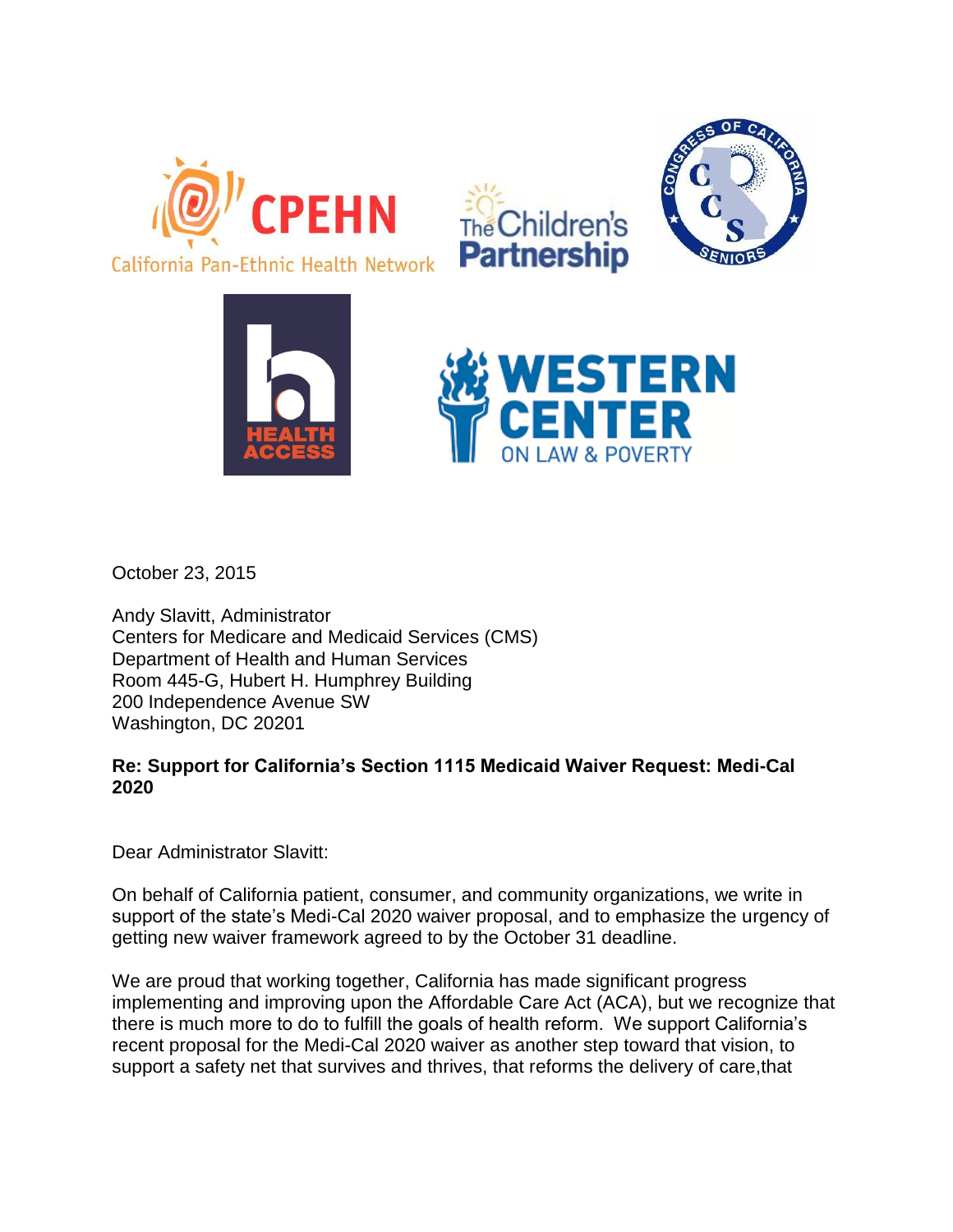moves to smarter care to the remaining uninsured, that improves access to critical dental services, and that allows for innovative integration with other human services.

We support the most recent California proposal—significantly scaled back from the initial proposal, in line with federal financing constraints and past precedents, but specific to meet the unique situation of California as a state that has already led on coverage expansion, coordinated care, providing care, and other efforts that other states are just starting on.

We strongly support all of the elements of California's plan for the full five years of the proposed waiver, including a new five-year phase of delivery system reforms of safetynet incentive programs, a five-year global budget for smarter care for the remaining uninsured as well as the Whole Person Care pilot projects and the reform of Medi-Cal dental services.

In particular, we are excited by the "global budget" proposal that allows for smarter and more accountable use of DSH and safety-net care pool dollars. Community groups have worked with several counties, from Monterey to Contra Costa to Los Angeles over the past year to start limited pilot programs to realign and revamp their post-ACA safety nets for the remaining uninsured, offering upstream primary and/or specialty care outside the hospital walls. Yet these initial efforts are cautious first steps that are financially precarious, and could disappear without the flexibility and safety-net care pool dollars proposed, or if those incentives are only offered for one year. We believe the state's original proposal, on the other hand, would spur innovation across California counties, as counties see they need to provide more value-based preventive care to the remaining uninsured in order to get reimbursed with valuable DSH and safety net care pool dollars. This advances the principles described in Florida's agreement, but with a small amount of dollars.

We are also excited about the whole person care pilots to create incentives for local collaborative efforts to provide a range of coordinated health, behavioral health and supportive services to high-needs Medi-Cal members, including homeless individuals and frequent users of emergency rooms. The component to improve access to dental services is also vital in California where problems to accessing dental care are well documented.

California is unique enough—certainly with our demographics, a high cost-of living, one of the highest remaining uninsured percentages despite having done the Medicaid expansion—that CMS' decision with respect to California should not obligate the federal government with respect to requests from other states. Before the Affordable Care Act, California literally had more uninsured than Massachusetts had people. Since January 2014, California has cut in half the number of uninsured through expanding Medicaid fully and creating a state exchange, Covered California. But even though no state has covered more uninsured than California, we have gone from a very high proportion of uninsured to a state that is still above average in its uninsured rate, according to the latest Census date. Californians need this waiver and this proposal to truly fulfill the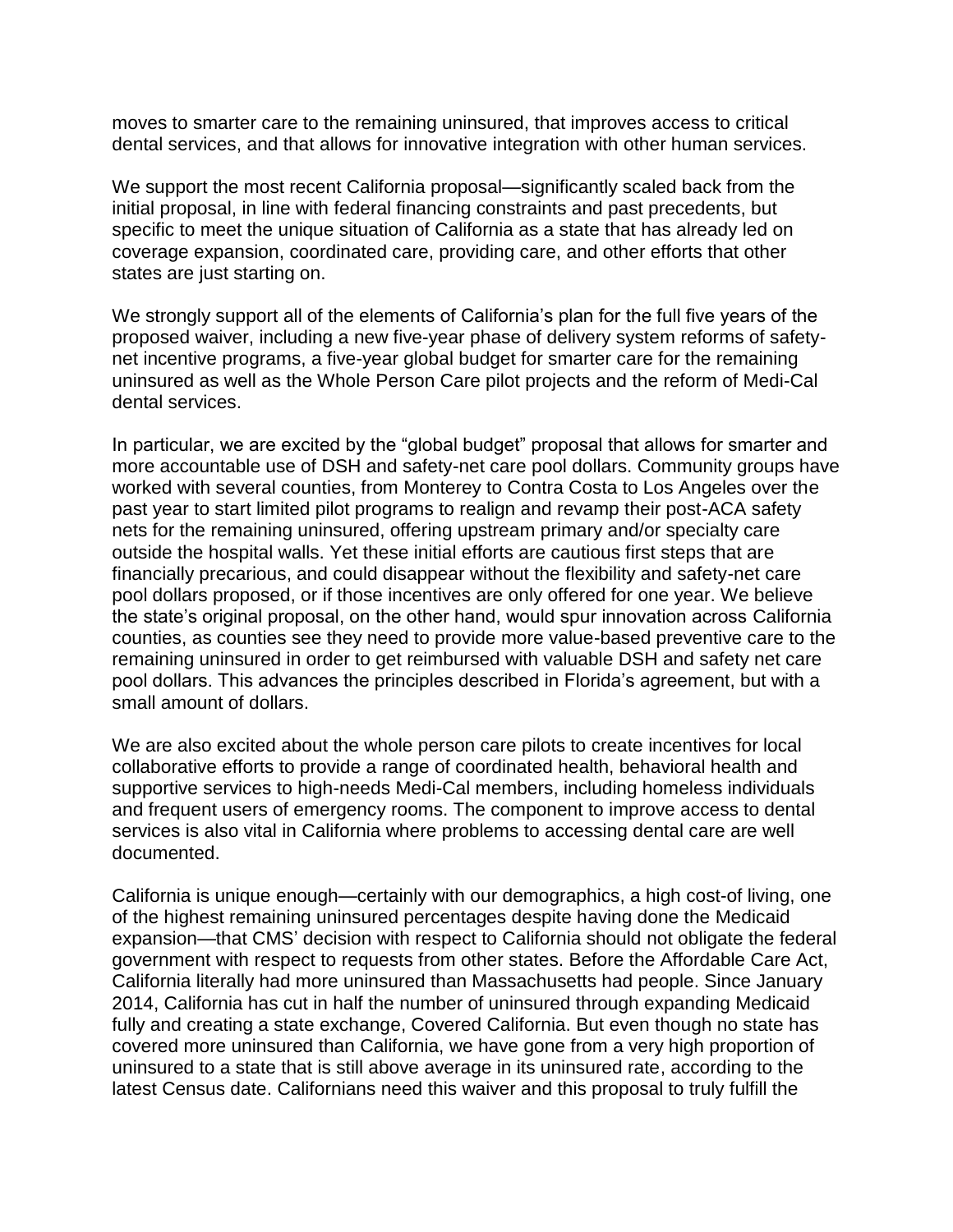promise of the Affordable Care Act, rather than to have our safety-net go backwards, penalized for California's leading efforts.

California's Medi-Cal 2020 proposal was submitted after an extensive stakeholder engagement process that our organizations participated in and served on key workgroups. The current proposal builds on the successes of the Bridge to Reform waiver and DSRIP to take waiver demonstrations onto unfamiliar but promising new terrain: whole person care and global payments to fully engage counties and local communities in building a value-driven health care system that is responsive to local needs.

We share concerns about timely access and network adequacy in Medi-Cal, and appreciate the inclusion of additional oversight on this issue, following on the work we have pursued over many years. Managed care is almost the exclusive model in commercial coverage and is now the dominant model in Medicaid, and as such has had time and distance standards for networks *since 1975:* other states are only now beginning to adopt such standards. Timely access standards, the first in the nation, were enacted at our urging in 2003. SB964, enacted in 2014, will now provide oversight distinguishing between the networks used in commercial coverage and the networks used in Medicaid managed care. We are actively working on implementing SB 964 to regularly survey these networks, including looking at network adequacy and timely access for Medicaid managed care plans, and this additional oversight is properly structured to take another step.

A timely renewal of the waiver, which is tailored to the unique elements of our state's health system while advancing national goals, will allow California to build on that success to create a high-value health care system that works better for all Californians. With a timely waiver renewal, California will be poised to demonstrate what happens when an entire community has, at a minimum, access to quality primary care —as well as emergency care.

For all these reasons, we encourage the Centers for Medicare and Medicaid Services to approve the state's Medi-Cal 2020 waiver, including its component elements, for the full five years and to do so as close as possible to the October 31 2015 deadline.

Sincerely,

Sarah de Guia California Pan-Ethnic Health Network

Kristen Golden Testa The Children's Partnership

Gary Passmore Congress of California Seniors